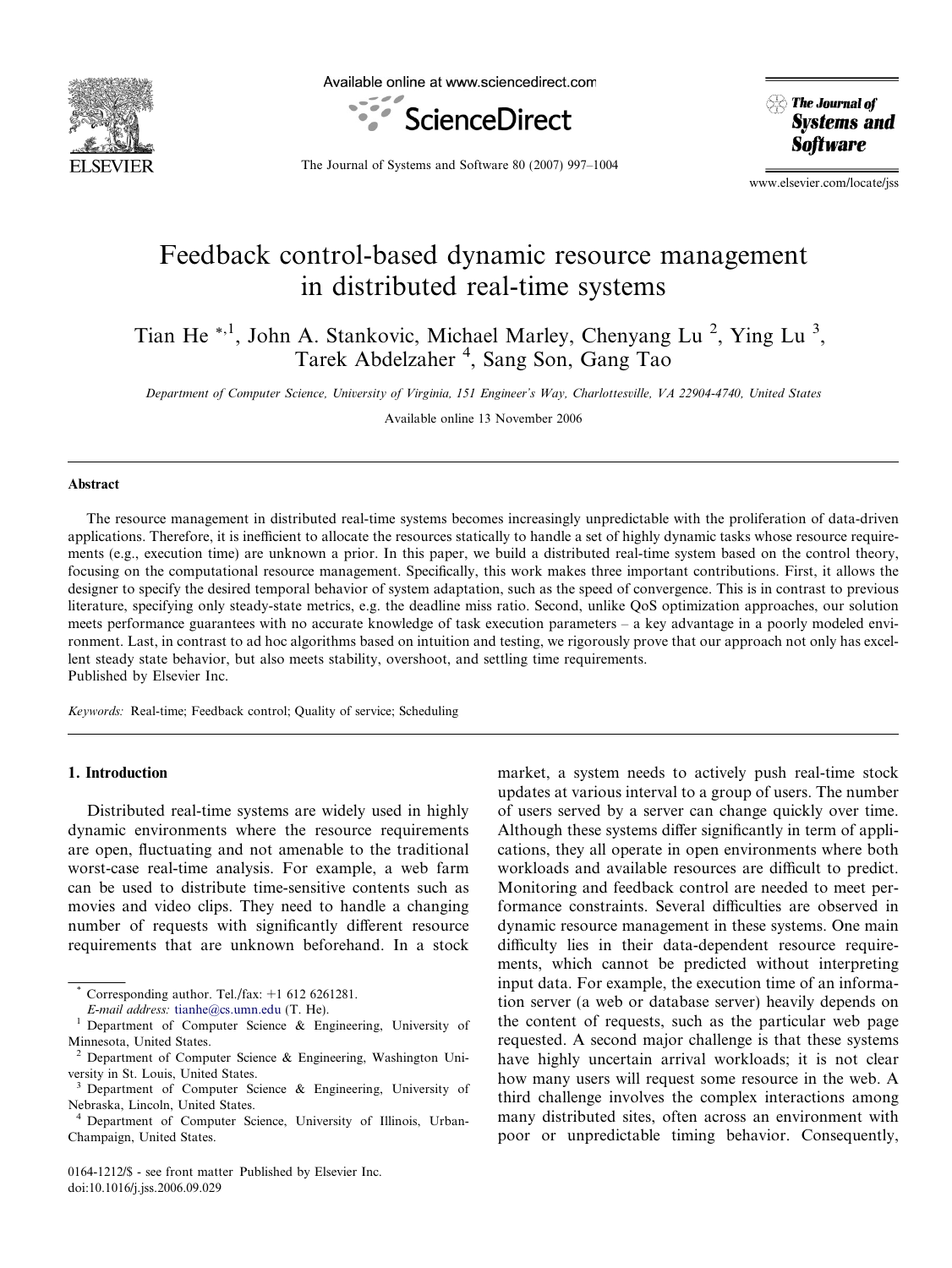developing certain types of future real-time systems will involve techniques for modeling the unpredictability of the environment, handling imprecise or incomplete knowledge, reacting to overload and unexpected failures (i.e., those not expressed by design-time failure hypotheses), and achieving the required performance levels and temporal behavior. We envision a trend in real-time computing to provide performance guarantees without the requirement of fine-grained task execution models, such as those depending on the precise estimation of individual task execution times. We shall see the emergence of coarse-grained models that describe the aggregate behavior of resource requirements. Coarse-grained models are easier to obtain and they need not be accurately computed. These models are more appropriate for dynamic resource management in the presence of uncertainties regarding load and resources.

In this paper, we explore one such model based on difference equations. Unlike the more familiar queuing theory models of aggregate behavior, difference equation models do not make assumptions regarding the statistics of the load arrival process. Independent of the load assumptions, difference equation models are more suitable for systems where load statistics are difficult to obtain or where the load does not follow a distribution that is easy to handle analytically. The latter is the case, for example, with web traffic, which cannot be modeled by a Poisson distribution. Our solution has a basis in the theory and practice of feedback control scheduling. This is in contrast to the more common ad hoc resource management based on intuition and testing where it is very difficult to characterize the aggregate performance of the system and where major overloads and/or anomalous behavior can occur since these designs are not developed to avoid these problems.

#### 2. The overview of DFCS architecture

Traditional real-time computing provides guarantees in avoidance of undesirable effects such as overload and deadline misses. They assume worst-case resource requirements known a priori. In contrast, in highly uncertain environments, the main concern is to design adaptation capabilities that handle uncertain effects dynamically and in an analytically predictable manner. To address this issue, we propose a framework called Distributed Feedback Control real-time Scheduling (DFCS). The framework is based on feedback control that incrementally corrects system performance to achieve its target in the absence of initial load and resource assumptions. One main performance metric of such a system is the quality of performance–convergence to the desired level. In our framework, the desired convergence attributes may be specified and enforced using mechanisms borrowed from control theory. These mechanisms have been applied successfully for decades in physical process control systems that are often non-linear and subject to random external disturbances. Before establishing our DFCS framework, we give an overview of the software system being controlled and describe the feed-back-control mechanism involved. Note that although we focus on computational resource management here, while the general methodology can be applied to other dynamic resource management as well.

We assume that the resource under investigation is a cluster of computing nodes connected via a network. Tasks arrive at nodes in unknown patterns. Each task is served by a periodically invoked schedulable entity (such as a thread) with each instance having a soft deadline equal to its period. The periodicity constraint is motivated by the requirements of real-time applications such as process control and streaming media. We abstract a typical dynamic system by two sets of performance metrics. The primary set represents metrics to be maintained at specified levels, for example, the deadline miss ratio of a server, or the desired altitude of an airplane. The secondary set represents negotiable metrics such as service quality. The objective of adaptation is to incur minimum degradation in secondary metrics while maintaining the primary metrics at their desired values. To represent multiple levels of degradation in secondary metrics, we assume that each task has several service levels of different qualities. For example, a task can execute for varying amounts of time with the quality of the results improving with greater execution time. The goal of our DFCS architecture is to maintain the primary performance metrics around their desired values. Unlike a centralized system, the dynamics of a distributed system manifest themselves on two different time-scales. Fast dynamics are observed on individual nodes, while slower dynamics are observed on the entire system. The fast dynamics arise from local load changes due to individual task arrivals and terminations, while the slower dynamics arise from changes in aggregate load distribution. Therefore, our feed-back architecture naturally includes two sets of control loops, local and distributed ones, each tuned to the dynamics of the corresponding scale. Each node in the distributed system has a local feedback control system (LFC) and possibly a distributed feedback control system (DFC). The distributed feedback controller is responsible for maintaining the appropriate QoS balance between nodes. The local feedback controller is responsible for tracking the global QoS set point set by distributed controller and ensuring that tasks that are admitted to this node have a minimum miss ratio and the node remains fully utilized. It is important to note that these two types of controllers form the main parts of the distributed resource management in the system, but they are not the entire system.

Now consider a few more details about the DFCS architecture as shown in [Fig. 1.](#page--1-0) The distributed controller (DFC) commands a set of local controllers (LFC) via a QoS set point, termed as service level ratio(SLR). The local controller (LFC) manipulates its actuators to achieve this SLR set point. In this architecture, we let the primary performance metric be the deadline miss ratio (MR). Since zero deadline miss ratio of admitted tasks can be trivially satisfied if the admitted task set is empty, it is especially